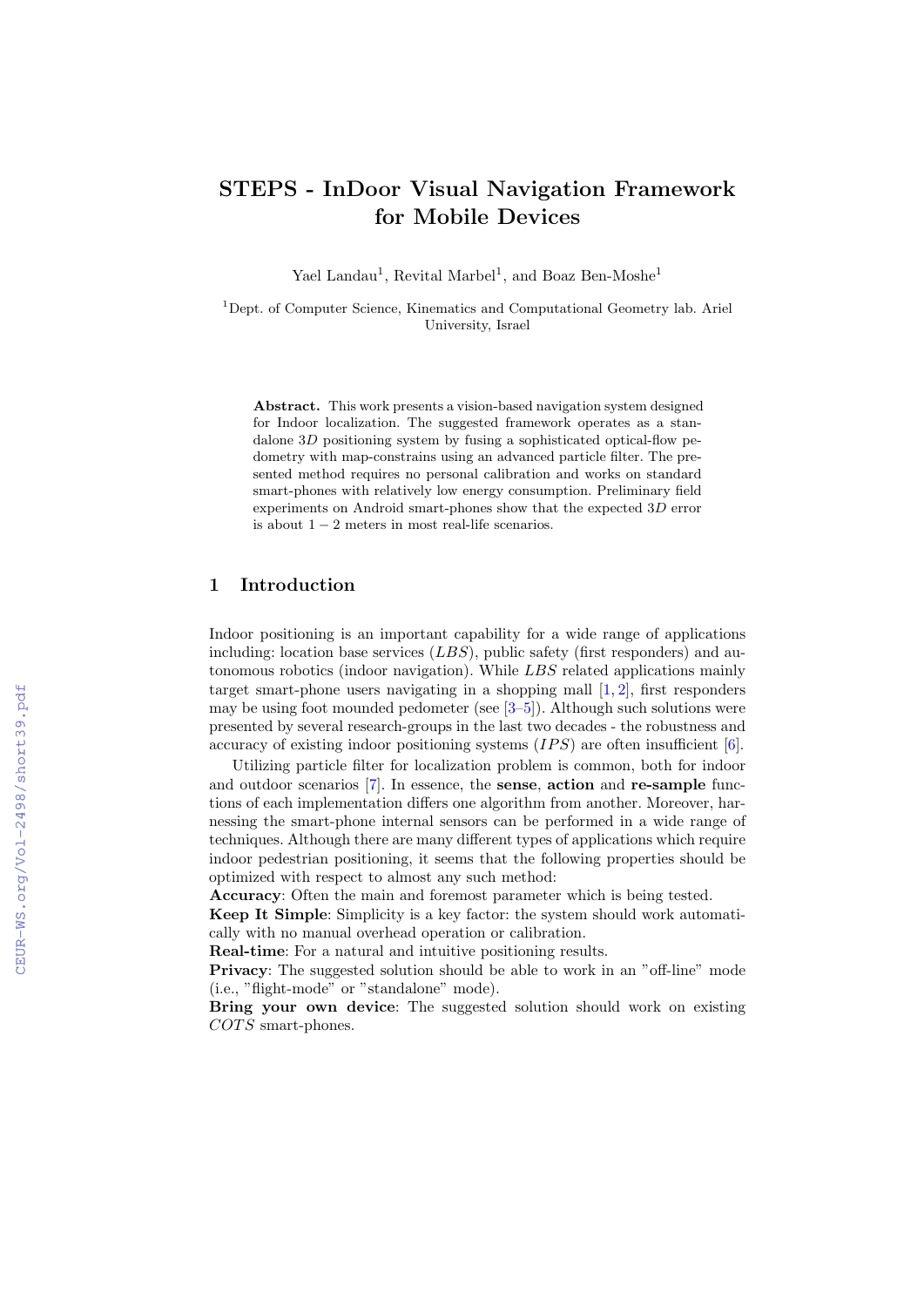#### 1.1 Our Contribution

This work presents a smart-phones indoor positioning system  $(IPS)$  based on recent  $AR$  and  $MR$  (Augmented and Mix Reality) tools such as Google's  $ARCore$ or Apple's ARKit. The AR tools are used as visual pedometry (scaled opticalflow) sensor, which is then fused with an advanced version of localization particle filter to produce a both accurate and robust solution for various indoor positioning applications. The presented method allows a simple and efficient mapping solution that, combined with the localization particle filter, allows 1-2 meter positioning accuracy in most standard indoor scenarios.

## 2 The basis of Indoor Position

The user global position can be retrieved from existing geolocation services (e.g., Google Maps Geolocation  $API$ ). Such user location is commonly approximated using RF signals  $(4G - 3G, WLAN, BLE)$  and even weak global navigation satellite system (GNSS). The accuracy of such methods is considered to be "building level" (10-30 meter) or "room level" (5-10 meter).

The user relative position is often computed using a pedometer. Smart-phone based pedometer is composed of two major virtual-sensors: (i) "Step-counter": which detects discrete step-events. (ii) Orientation sensor: which approximates the user global / relative direction. Combined the two parts allow a step based relative path computations. Naturally such method tends to drift in time (and steps). Many modern  $IPS$  are combining the above two positioning method in order to allow an accurate and global localization (with no drift).

#### 2.1 Basic Particle Filter for Localization

This section discusses possible naive particle filter algorithm for localization estimation. Since particle filter method represents the posterior distribution of a set of particles  $P(|P|=n)$  on a given map, the result of such algorithm (for each step) is a new set of particles  $P'$  with a (slightly) different distribution. The goal of this algorithm is to get all the particles to converge into a single (compact) region on the map in few steps (re-sampling). Figure [1](#page-3-0) presents a basic demonstration of such process. After converging, the algorithm computes the expected position using some variant of weighted average over the particles (or simply reports the location of the particle with the highest grades / likelihood). Before presenting the algorithm some terms should be clarified:

 $-$  **Map:** The particle filter methods estimates the internal state in a given region of interest (ROI). Thus, the input of this algorithm is a  $2D$ ,  $2.5D$  or  $3D$ map of the region, this map should include as many constraints as possible (for example rooms, walls, doors, stairs, etc'). The map constrains are used to determine each particle grade as particles with impossible location on the map will be downgraded.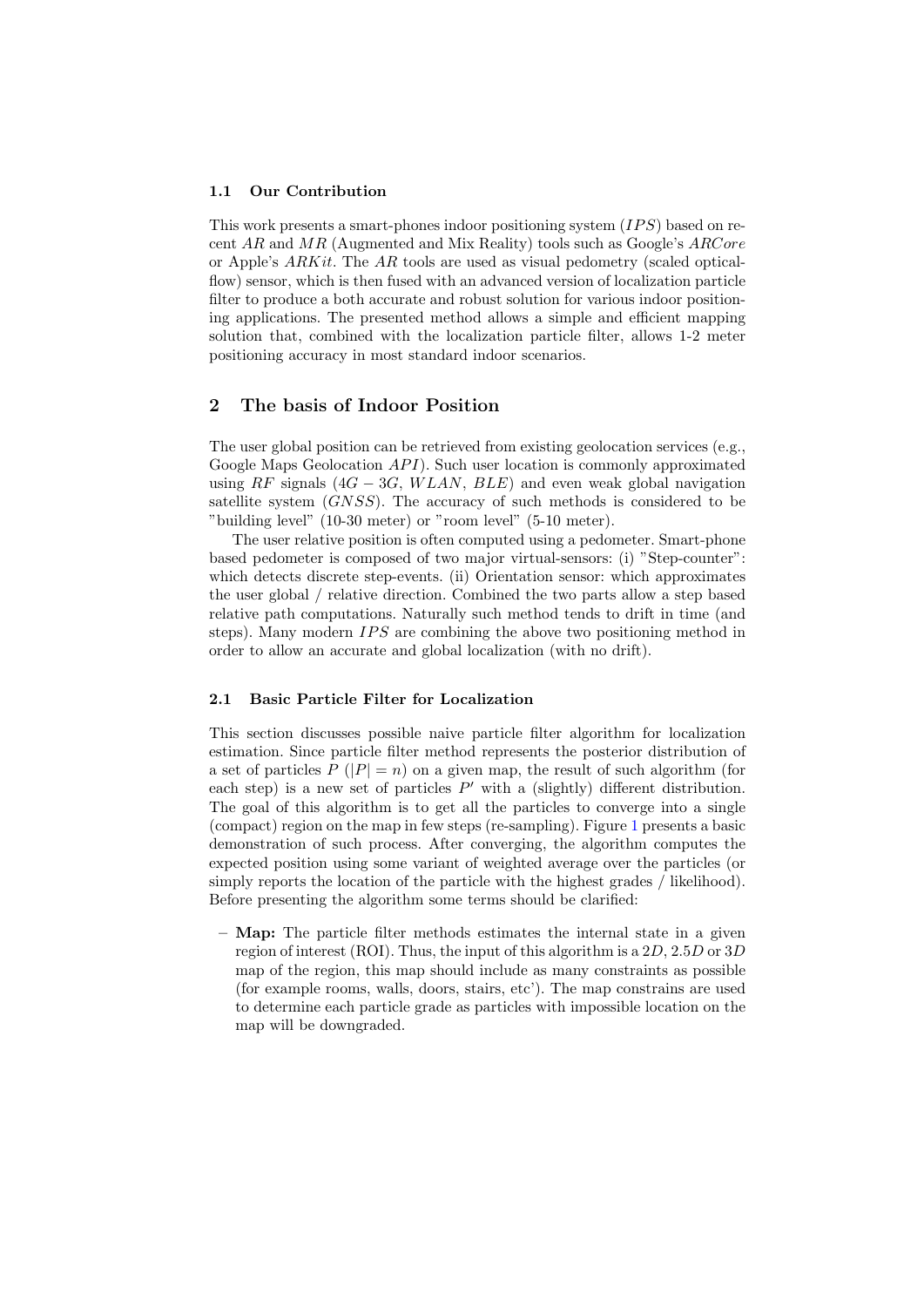- Particle: At the beginning of the localization process we "spread" a set of particles P on the map. Each particle  $x_i \in P$  will have these attributes: location:  $\langle x, y, z \rangle$ , orientation: w and grade: g. In each step all particles location and orientation will be modified as well as their grades. Since these particles represent the internal state-distribution, the sum of P particles grade is 1 in each step. At the initial step each particle  $x_i$  grade is  $\frac{1}{|P|}$ . The grade of each particle will be set higher as its location on the map seems most likely to represent the internal state.
- Move function (Action function): With each step all the particles in the map should be relocated according to the internal movement. Hence, for each step we calculate the movement vector (in  $2D$  or  $3D$ ) and the difference in orientation, then we move all the particles accordingly. The movement of each step is computed by the pedometer (step counter with orientation) as commonly used in smart-phone.
- Sense function: The sensors of the device are used to determine each particle grade. The sense method predict each particle sense for each step and then grade it with respect to the correlation between the particle prediction and the internal sense. In the simplified case, the sense function computes the distance from each particle to the general estimated position (computed by some geo-location service) and evaluate each particle accordingly, e.g., if the distance from some particle p is larger than the estimated error (of the geo-location service) reduce the grade of p. The map constrains are also used in order to evaluate the probability (i.e., grade) of each particle.
- Re-sampling: The process of choosing a new set of particles  $P'$  from  $P$ . The re-sampling process can be done using various methods but the purpose of this processes is common; to choose the particles with high weight (i.e., grade likelihood) over the low weight ones.
- Get best: The method that compute the output of the particle filter algorithm - the estimated position. Traditionally performed by one of three ways: return the best particle position, return the weighted average position of the particles or the combined approach, return the weighted average position of the particles that are in the range of some determined radius from the best particle.

Algorithm [1](#page-3-1) presents the process of 2D localization using particle filter method with mobile pedometry sense (see Figure [1\)](#page-3-0).

The naive algorithm is relatively time efficient, however, its precision might be insufficient in cases of large areas with few constraints. In the next section we proposes an improved version of the particle filter algorithm which support 3D, has better accuracy and improved robustness.

# 3 Advanced Algorithm

In this section an advanced localization algorithm is suggested: An improved map-constrains combined with adjusted sense function allows better accuracy.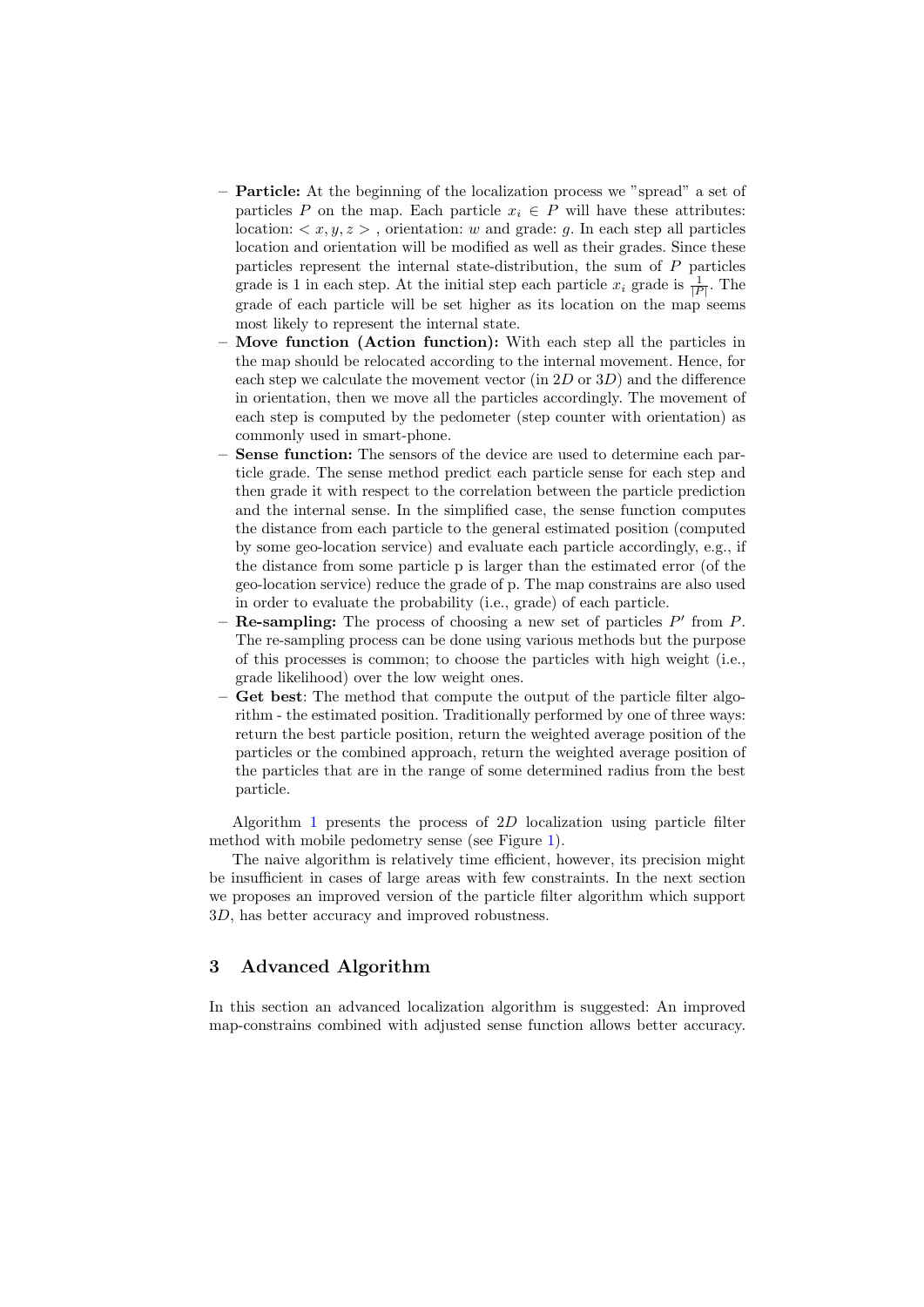Input: Black and white 2D map of the navigation area. **Init:** generate a set P of n particles, each with grade  $\frac{1}{|P|}$ . For every  $x_i \in P$  a random location  $\langle x, y \rangle$  is set in uniform distribution over the map. **Result:** Estimated location:  $pos =$ 

for Each step do

- 1. Calculate the step vector  $s_i$ .
- 2. Apply the Move function on all particles in  $P$  by  $s_i$ .
- 3. Apply the sense function on each particle in P according to the current geo-location likelihood position.
- 4. Evaluate the weight of each particle according to its new position on the map.
- 5. Re-sample all particles into  $P'$ .
- <span id="page-3-1"></span>6. Estimating the current position by calculating the particles' average location in  $P'$ , considering their weights.

#### end

Algorithm 1: Generic particle filter localization algorithm: a black and white map is used in order to present the geo-constrains used by the particle filter.



<span id="page-3-0"></span>Fig. 1. Particle Filter for localization. Left: Init state, the particles are uniformly distributed. Middle: using the short motion vector the particles are beginning to organize in few clusters. Right: the particles converged to a single position cluster - mainly due to floor change detection. The lower graph shows the barometer raw measurements (PSI) in time.

The next subsections explain the improved mapping process and the advanced particle filter algorithm.

## 3.1 Mapping - multi floors and 3D position

The advanced particle filter algorithm relies on the existence of a pre-made map of the region of interest. Such map assembled by our system using to the following technique: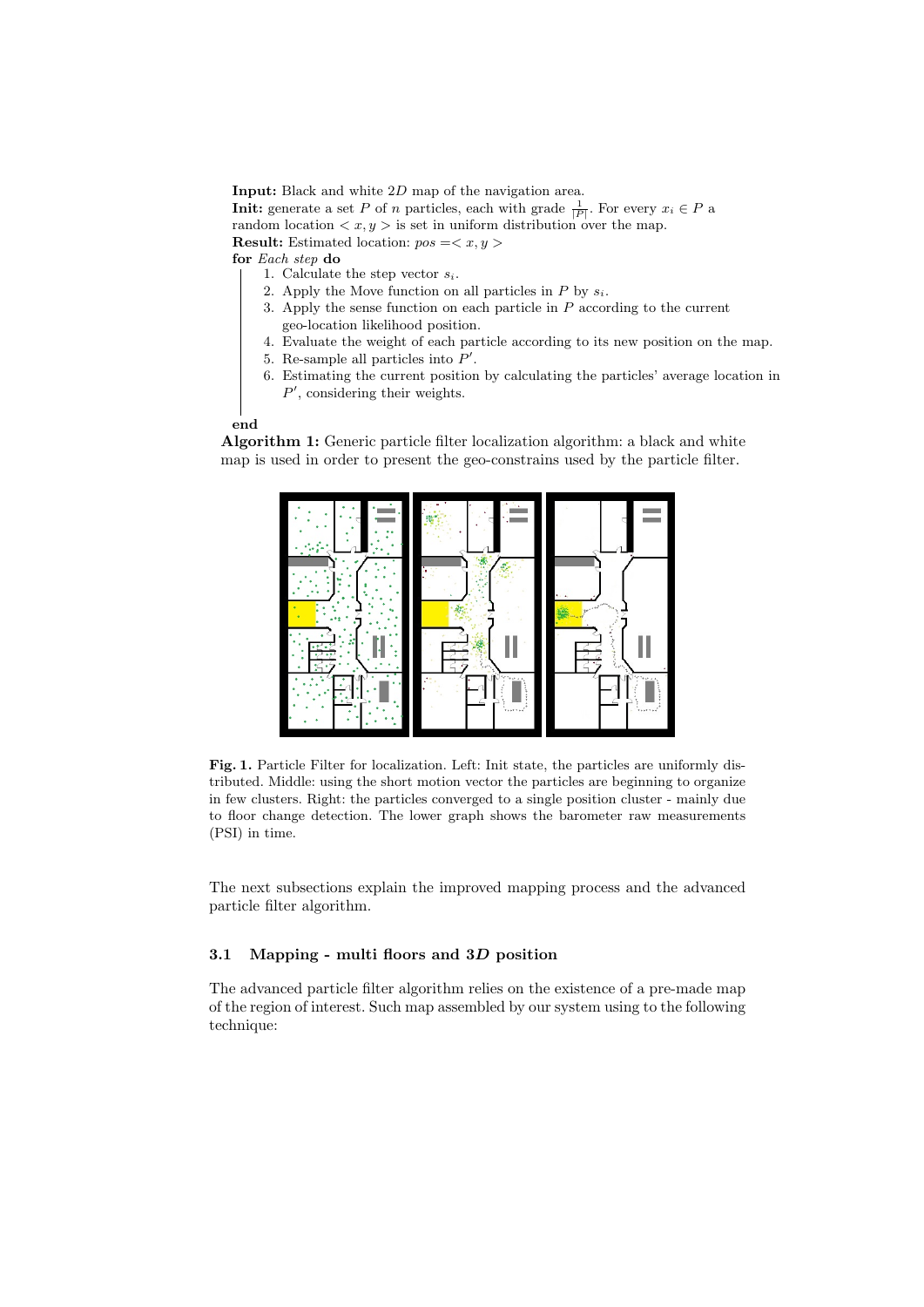- 1. AR measurements tools surface detection, which allows us to conclude the sampled region of interest boundaries.
- 2. The map is represented in the form of painted image, using the defined colors: A, B, C, D to represent the verity of the different constrains.

The colors will be placed on the map according to the following logic:

- A: Accessible area.
- B: Unaccessible area, such as walls, fixed barriers, etc. Sensed by AR tool.
- C: Partially accessible regions. This area represents locations with relatively low probability for a user to at (e.g., tables)
- D: Floor changing regions, such as stairs, escalators and elevators.

A 2.5D map such as presented in Figure [2](#page-4-0) will be the base for the particle filter algorithm, and will later on be used to determine the particles grade.



<span id="page-4-0"></span>Fig. 2. 2D multicolor map example used in the advanced algorithm. The Color white is (marked by the letter  $A$ ) represent accessible areas, the black color (marked as  $B$ ) represent the fixed ares (in this case walls), the grey (marked as  $C$ ) represent dynamic unaccessible areas (tables in this case) and the yellow part (marked as  $D$ ) represent stairs and elevators.

## 3.2 Improved Velocity Estimation in 3D

Indoor navigation methods often use the device  $IMU$  sensor in order to implement a pedometer which detect the device global orientation and count "steps". Yet, such method introduces significant inaccuracy both in the distance measured and in the orientation. Therefore, we use optical flow with plan and range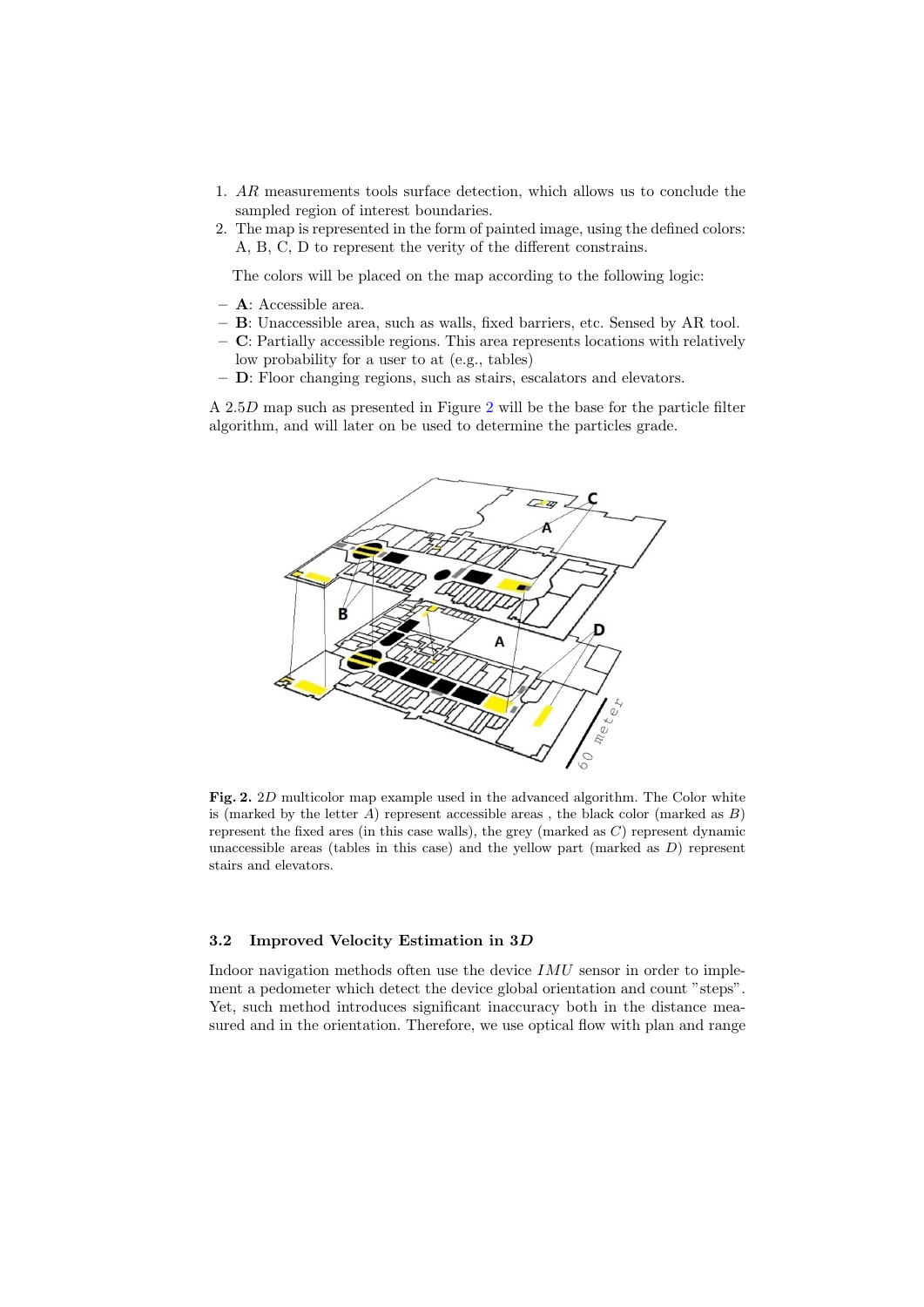detection [\[8\]](#page-7-0) in order to estimate the user movement in high sampling rate, this allow us an improved distance approximation and fusing optical features to reduce IMU drifts. Combined with a barometric pressure sensor the vertical speed can be computed - allowing us to detect a floor change.

#### 3.3 Improved Sense Function

The naive and the advanced particle filter algorithm differ mainly by their sense functions. While the naive algorithm simply evaluate the weight of the particles according to their map location (a particle in  $B$  or  $A$  area), the advanced algorithm performs actual sense to determine how far each particle is from the truth. The sense performed by AR measurement tool detects the front plan region and compare it to the front plan region of each particle. This comparison gives us the ability to re-weight the particles in more precise way.

## 3.4 Improving Compass Accuracy

The orientation reported by smartphones often suffers from significant errors due to magnetic interference. In order to reduce the orientation inaccuracy related to compass noise and bias, the particle-state may also include additional dimension to estimate the compass original bias, and current drift. Initially, each particle starts with some Gaussian random value of compass bias. During the re-sampling process, each new particle will be assigned a compass related state according to the values of its nearest neighbors, with some minor noise. Each particle will use the smartphone's compass measured data combined with its bias and drift for the move function.

# 4 Preliminary Results

In this section we present an accuracy evaluation of suggested indoor positioning method. The main result addresses the Microsoft Indoor Localization Competition *IPSN*2018 in which a preliminary version of the suggested algorithm was implemented which allows us a 1-2 meter accuracy in relative complicated  $3D$ scenario. We conclude with few implementation remarks regarding the IPIN2018 results in which the suggested method took part and although got to the first place, its accuracy was insufficient.

## 4.1 Study case: Microsoft Indoor Localization Competition

Since 2014 an annual Indoor Localization Competition is being organized by Microsoft , see [\[6\]](#page-7-1) for 2014-2017 indoor localization evaluations. In the 2018 competition We have implemented a preliminary version of the suggested particle filter (named "STEPS"). In general, the system was design to improve existing indoor positioning services (such as Google's indoor maps api) with expected accuracy 10-20 meter accuracy to a 1-2 meter  $(3D)$  accuracy. Overall the system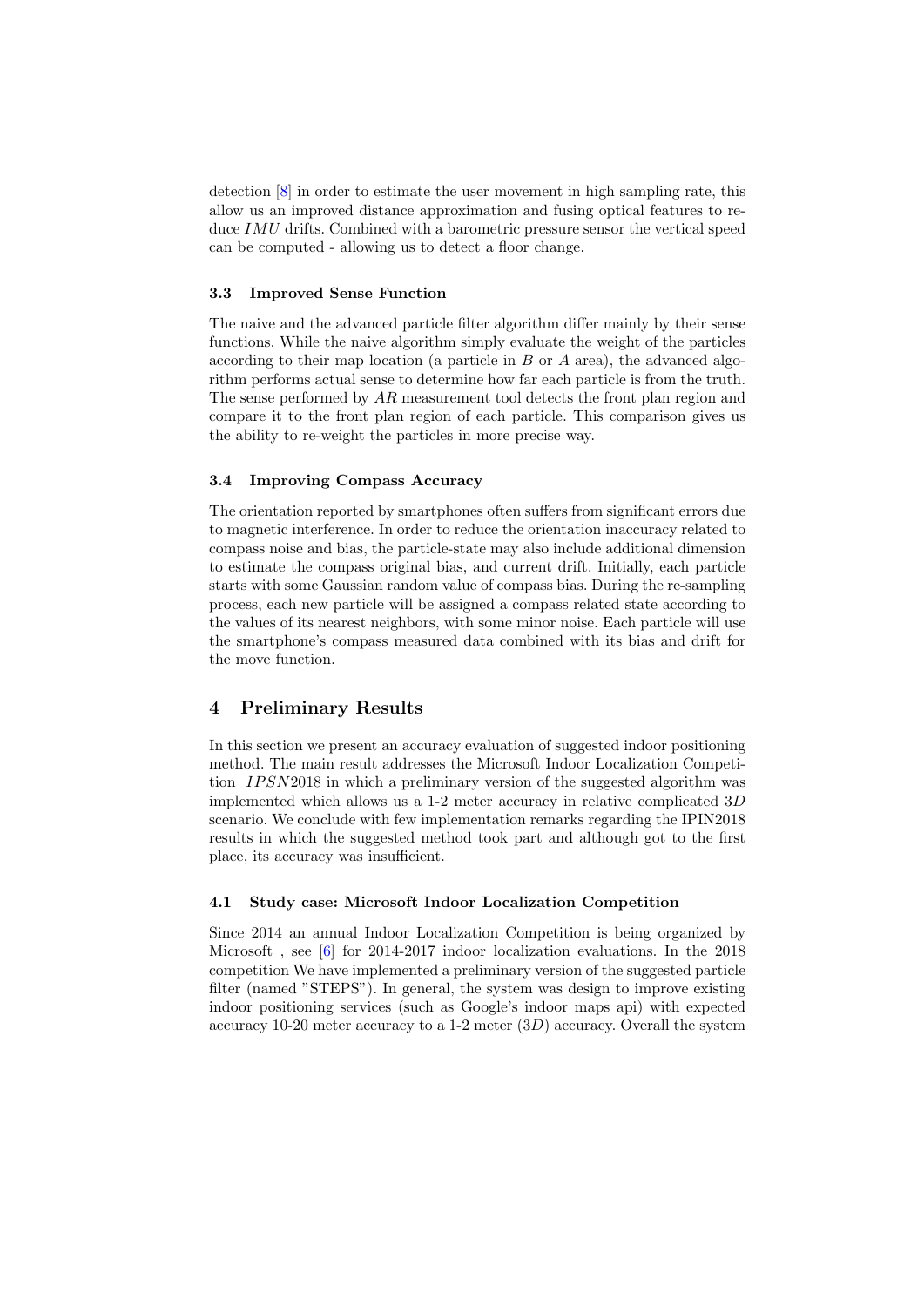performed as expected allowing a rapid converges of the particle filter - within 10-15 seconds (of 15-20 steps). Figure [3](#page-6-0) presents the  $2D$  evaluation of the system with respect to the ground truth  $(GT)$ . Figure [4](#page-6-1) shows the convergence nature of particle filter regarding the 2D case (when the floor is given).



<span id="page-6-0"></span>Fig. 3. The "STEPS" path with the 2D error with respect to a centimeter level lidarbased ground truth.



<span id="page-6-1"></span>Fig. 4. The Particle Filter 2D convergence: Assuming the correct floor is known the horizontal position converge from an error of 4.5 meters to about 1.3 meters within 10 seconds (about 15 steps). During the rest of the test the horizontal error is about 1 meter, while the vertical error is (on average) below half a meter.